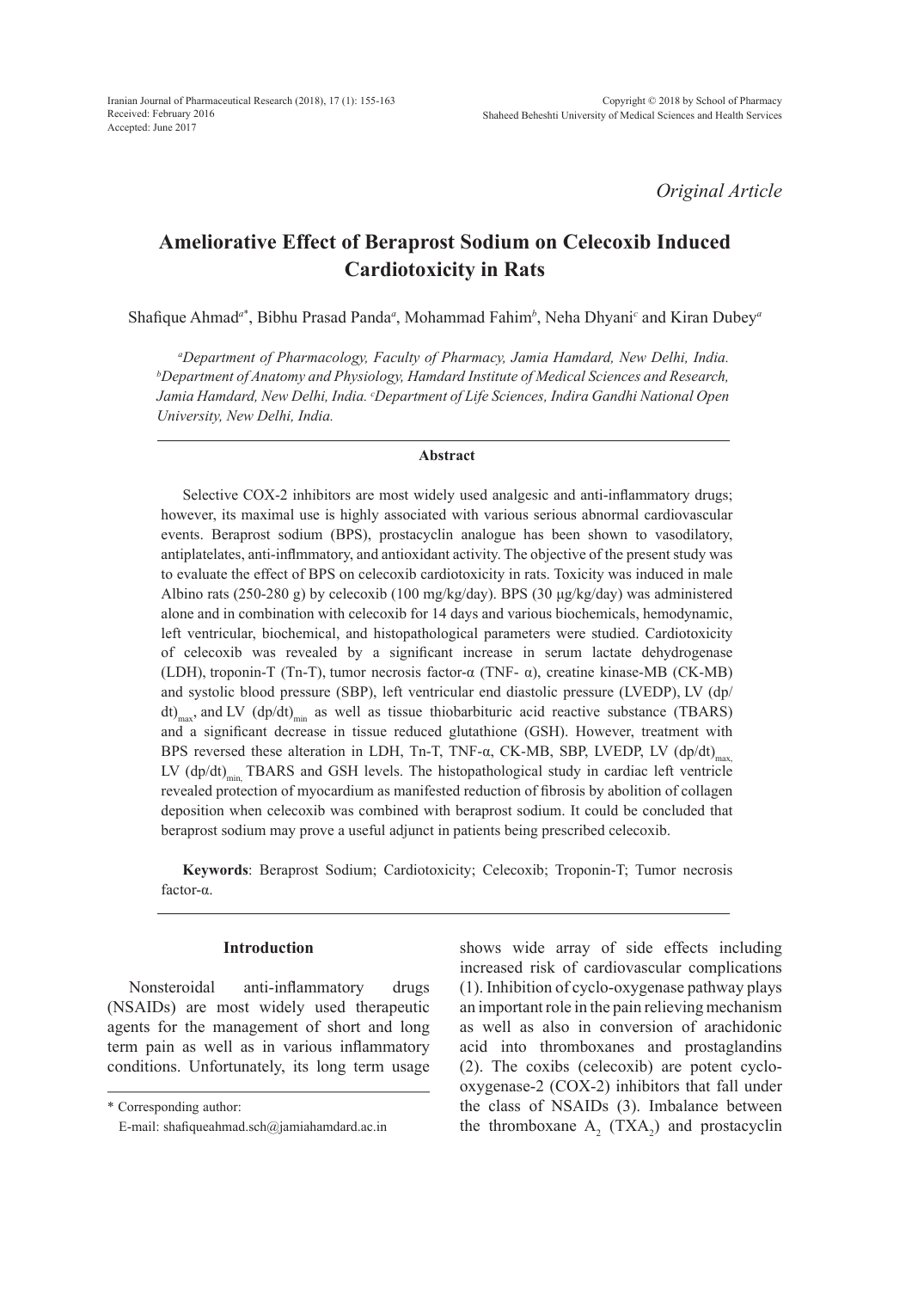$(PGI<sub>2</sub>)$  levels is due to coxibs responsible for the thrombosis, atherosclerosis, and other cardiovascular abnormality (4). Evidences from the systematic review and meta-analysis suggested that use of celecoxib is associated with increased risk of myocardial infarction  $(5)$ . Solomon *et al.* (6) in his randomized controlled study reported that long term use of celecoxib is linked with risk factor for the cardiovascular causes, heart failure, myocardial infarction, and stroke. Previously, it has been also claimed that effects on PGI<sub>2</sub> and renal function due to selective COX-2 inhibitor with celecoxib administration might be associated with the abnormal blood pressure (7). Also, finding of Zaitone *et al.* (8) indicated that celecoxib could be responsible for the altered blood pressure which is an important hallmark of cardiovascular risk.

Beraprost sodium (BPS) is a synthetic  $PGI<sub>2</sub>$  receptor agonist and mimics similar to pharmacological profile as prostacyclin (9) such as vasodilatory effects (10), antiplatelates effects (11) , anti-thrombotic (12) , inhibition of vascular smooth muscle cells proliferation, and inflammatory cytokines production (13). Studies showed that beraprost sodium reduced the oxidative stress and inflammatory injury in diabetic cardiomyopathy model through p38 MAPK signalling pathway in high fat diet induced rats (14). BPS with its  $PGI<sub>2</sub>$  receptor agonist potency inhibits TNF-α expression in lipopolysaccharide induced lung alveolar epithelial cells injury (15). In addition, Lefer *et al.* (16) reported that prostacyclin have cardioprotective effect during acute myocardial ischemia and reperfusion *in-vivo* and *in-vitro* animal paradigm.

However, effect of BPS and celecoxib against cardiovascular abnormalities has not been yet properly evaluated. Hence, the aim of present investigation was to evaluate the efficacy of BPS against celecoxib induced cardiovascular toxicity by assessing various indices such as hemodynamic, left ventricular function, Biochemical, and histological changes in experimental rats.

#### **Experimental**

*Drugs and Chemicals*

Beraprost sodium was purchased from Sigma Aldrich, USA and Cayman Chemical, USA respectively. Celecoxib was procured as gift samples from Aurobindo Pharma Ltd. India. lactate-dehydrogenase (LDH) kit and creatine kinase (CK-MB) kit was purchased from Reckon Diagnostics Pvt. Ltd. ELISA Kits for estimations of Troponin-T (Tn-T) and Tumour necrosis factor-alpha (TNF-α) were obtained from Kinesis DX Ltd., USA and Krishgen biosystem Ltd., India respectively. All other chemicals used in the experiment were of analytical grade.

#### *Animals*

Adult male albino Wistar rats (250 to 280 g) were procured from the Central Animal House Facility, Hamdard University, New Delhi, India. The animals were kept in polypropylene cages under standard laboratory conditions (12-h night/ dark cycles) and had free access to a commercial pellet diet and water *ad libitum*. The animal house temperature was maintained at  $25 \pm 2$  °C. The protocol was approved by the Institutional Animal Ethics Committee and all studies were conducted under the guidelines of Committee for the Purpose of Control and Supervision of Experiments on Animals (CPCSEA), Government of India on animal experimentation (Protocol No-688/2010).

## *Groups of animal*

The rats were divided into following groups  $(n = 8)$ :

Group I: Control 0.5 mL/kg 1% CMC p.o. for 14 days.

Group-II: Celecoxib (CEL) *per se* 100 mg/kg p.o. in 1% CMC for 14 days.

Group-III: Beraprost sodium (BPS) *per se* 30 μg/kg p.o. for 14 days.

Group-VI: CEL+ BPS: Celecoxib 100 mg/ kg p.o + Beraprost sodium 30  $\mu$ g/kg p.o. for 14 days.

Dose selection of celecoxib (100 mg/kg, p.o.) and beraprost sodium (30μg/kg, p.o) was based on the previous study (17, 18). After hemodynamic and left ventricular function measurement, the blood was withdrawn by cardiac puncture and the animals were sacrificed by cervical dislocation. The heart was rapidly removed and the separated serum from blood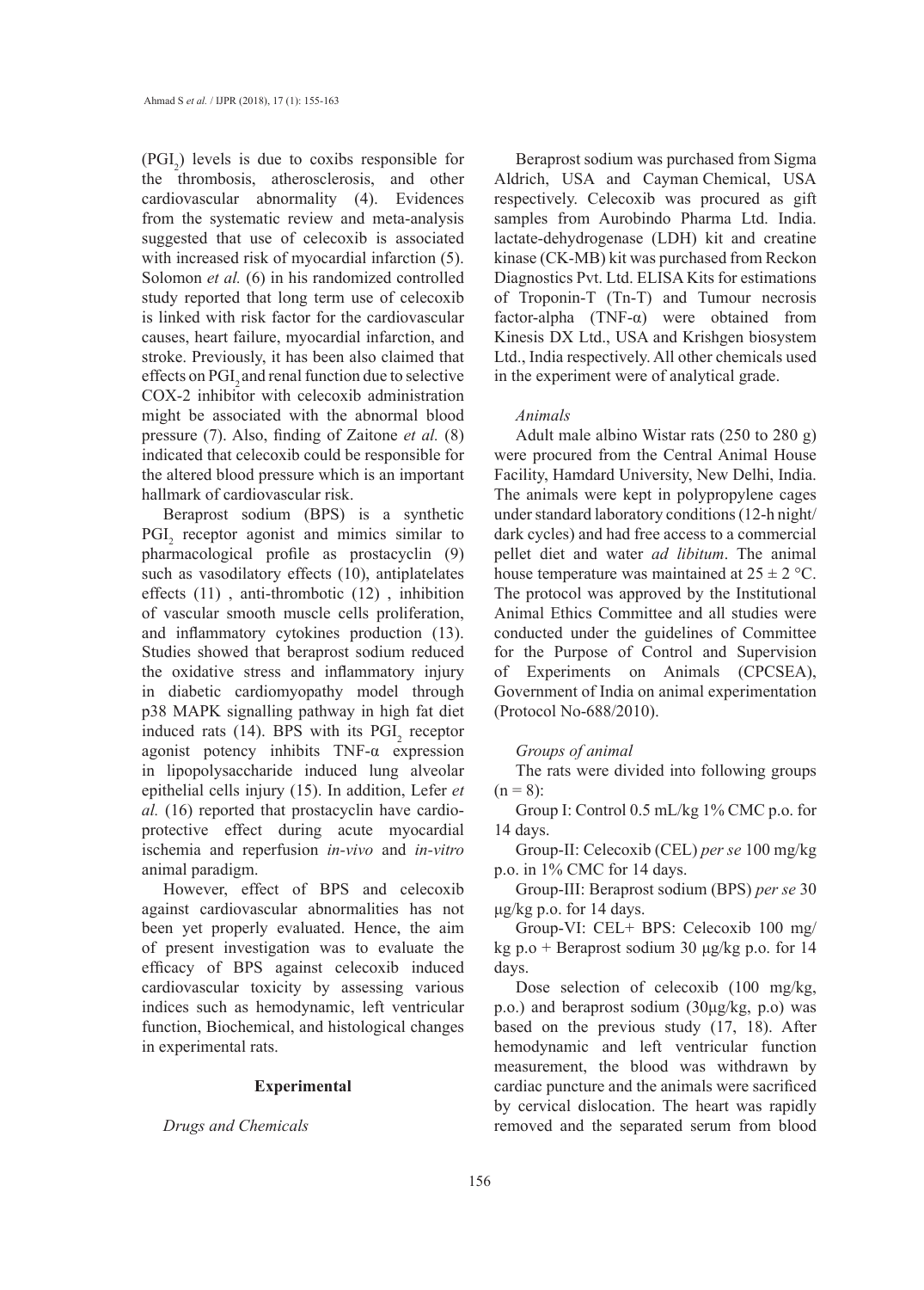was stored at -80  $\degree$ C for the assessment of various biochemical parameters. A heart of a rat in each group was removed and fixed in 10% formalin solution for the histopathology (Masson's trichrome staining).

# *Hemodynamic and Left Ventricular Function Measurements*

At the end of treatment period, the animals were weighed and anaesthetized with urethane (1 g/kg, IP) Hemodynamic and left ventricular pressure was measured by using Powerlab Data Acquisition System (4/25, AD Instrument). The femoral artery was cannulated for measurement of systolic blood pressure (SBP), diastolic blood pressure (DBP), mean arterial pressure (MAP), and heart rate with a pressure transducer (Statham p23Db, CA, USA) and a micromanometer- tipped catheter (Millar Instruments) was placed in the left ventricle via right carotid artery to record left ventricular function; left ventricular systolic pressure (LVSP), left ventricular end diastolic pressure (LVEDP), LV (dp/dt) max and LV (dp/dt) min. Data were analysed by using acquisition data system (AD Instruments Pvt. Ltd. with software LABCHART 8 pro software, Australia (19).

# *Biochemical Estimations in Serum*

The serum LDH activity and CK-MB activity were determined by kinetic methods (20, 21) using respective kits and UV spectrophotometer (Model-150-200, Hitachi, Japan). Serum Tn-T and TNF- $\alpha$  was measured by using rat specific Tn-T (Kinesis DX Ltd. USA) and TNF-α (Krishgen biosystem Ltd. India) ELISA kits on ELISA reader (Micro Scan MS5608A, Electronic Corporation of India, Hyderabad).

### *Biochemical Estimations in Cardiac Tissue*

All animals were sacrificed at the end of the study, *i.e.* on the  $15<sup>th</sup>$  day, the heart was immediately isolated. Tissue homogenates were prepared with 0.1 M tris-HCl buffer (pH 7.4) and supernatant of homogenates was employed to estimate reduced glutathione (GSH) (22), thiobarbituric acid reactive substance (TBARS) (23) and total protein (24) as described previously.

# *Histopathological Evaluation*

The heart was fixed in 10% formalin solution for histopathological analysis. Formalin-fixed tissues (left ventricle) were embedded in paraffin, sectioned at 4 μm and stained with Masson's trichrome. The sections were examined under light microscope, and the photomicrographs were taken. (25)

## *Statistical analysis*

Statistical analysis was carried out using Graph Pad Prism 5.0 (Graph pad software; San Diego, CA). All data are expressed as mean  $\pm$ standard error of mean (SEM). One-way analysis of variance (ANOVA) followed by Tukey-Kramer multiple comparisons test.  $P < 0.05$  was considered as significant.

#### **Results**

## *Effect on Hemodynamic Parameters*

Treatment with CEL for 14 days significantly raised the SBP  $(p < 0.01)$  but not DBP, MAP and heart rate when compared with control. Furthermore, combination of BPS with CEL significantly  $(p < 0.01)$  reduced the SBP when compared with CEL (Table 1).

#### *Effect on left ventricular function*

Treatment with CEL also significantly increased  $(p < 0.01)$  the LVEDP and decreased  $(p < 0.05)$  the LV  $(dp/dt)_{max}$  and LV  $(dp/dt)_{min}$  as compared to control. Whereas, combination of BPS with CEL significantly decreased  $(p < 0.05)$ LVEDP and increased  $(p < 0.01)$  the LV  $(dp)$ dt)<sub>max</sub> and LV (dp/dt)<sub>min</sub> when compared to CEL treatment alone group (Table 2).

*Effect on heart weight/body weight (HW/BW) and left ventricle weight/body weight (LVW/BW) ratio*

Treatment with CEL significantly raised the HW/BW ( $p < 0.05$ ) and LVW/BW ( $p < 0.01$ ) as compared to control. Whereas, the combination of BPS with CEL significantly decreased the HW/ BW and LVW/BW (*p* < 0.05) when compared to CEL treatment alone (Table 3).

# *Effect on LDH and CK-MB* Treatment with CEL significantly raised the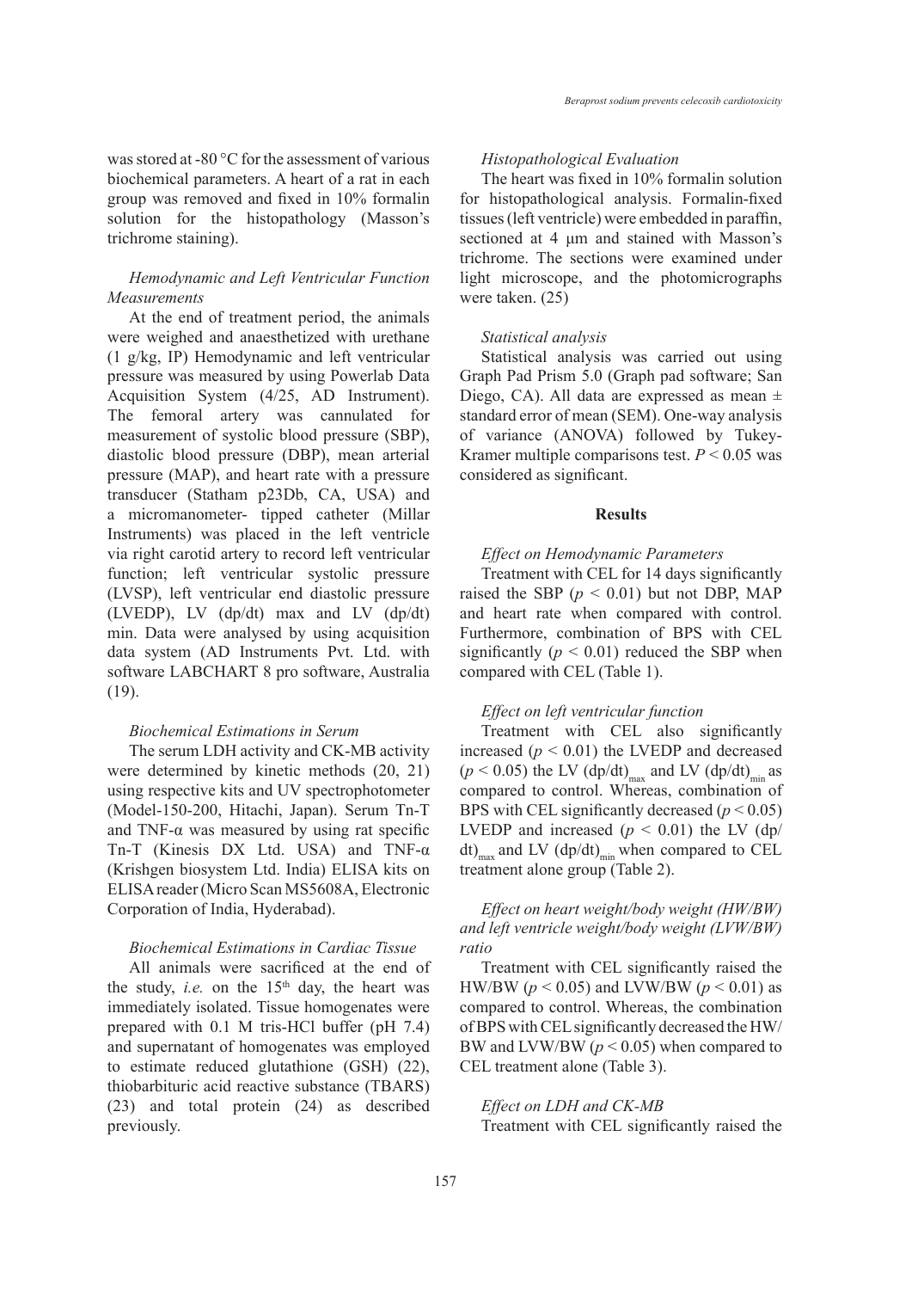|  | Table 1. Hemodynamic parameters in control (Group I), CEL per se (Group II), BPS (Group III), CEL + BPS (Group IV). |  |
|--|---------------------------------------------------------------------------------------------------------------------|--|
|  |                                                                                                                     |  |

| Group | SBP(mmHg)              | DBP(mmHg)        | MAP(mmHg)         | HR(BPM)            |
|-------|------------------------|------------------|-------------------|--------------------|
|       | $109.08 \pm 2.35$      | $83.22 \pm 4.38$ | $91.83 \pm 3.53$  | $322.06 \pm 20.13$ |
| - H   | $125.78 \pm 4.00^*$    | $88.91 \pm 2.61$ | $101.19 \pm 2.42$ | $358.88 \pm 16.58$ |
| Ш     | $102.45 \pm 4.99$      | $79.59 \pm 2.56$ | $88.73 \pm 5.55$  | $310.39 \pm 9.76$  |
| -IV   | $106.15 \pm 2.56^{**}$ | $74.73 \pm 2.80$ | $86.37 \pm 3.91$  | $308.23 \pm 18.81$ |

Values are expressed as mean  $\pm$  SEM (n = 8) and analyzed by one-way ANOVA followed by Tukey-Kramer multiple comparison test. \**p* < 0.01 II v/s I and \*\* *p* < 0.01 IV v/s II. CEL: Celecoxib; BPS: Beraprost Sodium; SBP: systolic blood pressure; DBP: diastolic blood pressure; MAP: mean arterial pressure; HR: heart rate.

**Table 2.** Left ventricular function in control (Group I), CEL *per se* (Group II), BPS (Group III), CEL + BPS (Group IV).

| Group | $LVSP$ (mmHg)     | $LVEDP$ (mmHg)        | $LV(dp/dt)$ max<br>$(mmHgSec-1)$ | $LV(dp/dt)$ min<br>$(mmHgSec-1)$    |
|-------|-------------------|-----------------------|----------------------------------|-------------------------------------|
|       | $109.10 \pm 2.23$ | $3.27 \pm 0.44$       | $10930.71 \pm 824.12$            | $-5892.81 \pm 915.59$               |
| - H   | $111.53 \pm 1.96$ | $10.21 \pm 0.59^{**}$ | $6892.01 \pm 407.67^*$           | $-3533.99 \pm 314.10^*$             |
| Ш     | $111.62 \pm 3.07$ | $6.28 \pm 0.74$       | $9970.62 \pm 896.32$             | $-5017.58 \pm 497.15$               |
| IV    | $113.55 \pm 1.54$ | $4.49 \pm 0.73^*$     | $11324.63 \pm 875.04^{**}$       | $-6710.85 \pm 688.41$ <sup>**</sup> |

Values are expressed as mean  $\pm$  SEM (n = 8) and analyzed by one-way ANOVA followed by Tukey-Kramer multiple comparison test.  $*p$  < 0.05 II v/s I, IV v/s II and \*\**p* < 0.01 II v/s I, IV v/s II . CEL: Celecoxib, BPS: Beraprost Sodium, LVSP: left ventricular systolic pressure, LVEDP: left ventricular end diastolic pressure, LV(dp/dt)<sub>max</sub>: maximum rate of rise of left ventricular function, LV(dp/dt)<sub>min</sub>: maximum rate of fall of left ventricular function.

**Table 3.** HW/BW and LVW/BW ratio in control (Group I), CEL *per se* (Group II), BPS (Group III), CEL + BPS (Group IV).

| Group        | <b>HW/BW</b>                  | LVW/BW                         |
|--------------|-------------------------------|--------------------------------|
|              | $2.49 \pm 0.11$               | $1.10 \pm 0.06$                |
| $\mathbf{I}$ | $2.65 \pm 0.13$ <sup>**</sup> | $1.45 \pm 0.049$ <sup>**</sup> |
| Ш            | $2.64 \pm 0.06$               | $1.01 \pm 0.03$                |
| IV           | $2.60 \pm 0.05^*$             | $1.11 \pm 0.06$ <sup>**</sup>  |

Values are expressed as mean  $\pm$  SEM (n = 8) and analyzed by one-way ANOVA followed by Tukey-Kramer multiple comparison test. \**p* < 0.05 IV v/s II and \*\**p* < 0.01 II v/s I, IV v/s II. CEL: Celecoxib, BPS: Beraprost Sodium, HW/BW: heart weight/body weight ratio, LVW/ BW: left ventricle weight/body weight.

serum LDH ( $p < 0.05$ ) and CK-MB ( $p < 0.01$ ) as compared to control. Whereas, the combination of BPS with CEL significantly decreased  $(p \leq$ 0.05) the LDH and CK-MB level when compared to celecoxib treatment alone (Table 4).

## *Effect on TBARS and GSH*

Treatment with CEL significantly raised the TBARS and GSH level  $(p < 0.01)$  as compared to control. Whereas, combination of BPS with CEL significantly  $(p < 0.05)$  decreased the TBARS and increased GSH level when compared to CEL treatment alone (Figure 1).

# *Effect on Tn-T and TNF-α*

Treatment with CEL significantly  $(p < 0.001)$ raised the serum Tn-T and TNF-α level as compared to control. However, the combination of BPS with CEL significantly decreased  $(p <$ 0.05) the Troponin-T and TNF- $\alpha$  level when compared to celecoxib treatment alone (Figure 2).

## *Effect on histopathology*

The masson's trichrome staining of groups treated with 1% CMC (control) (A) and beraprost sodium (C) revealed normal myocardium with no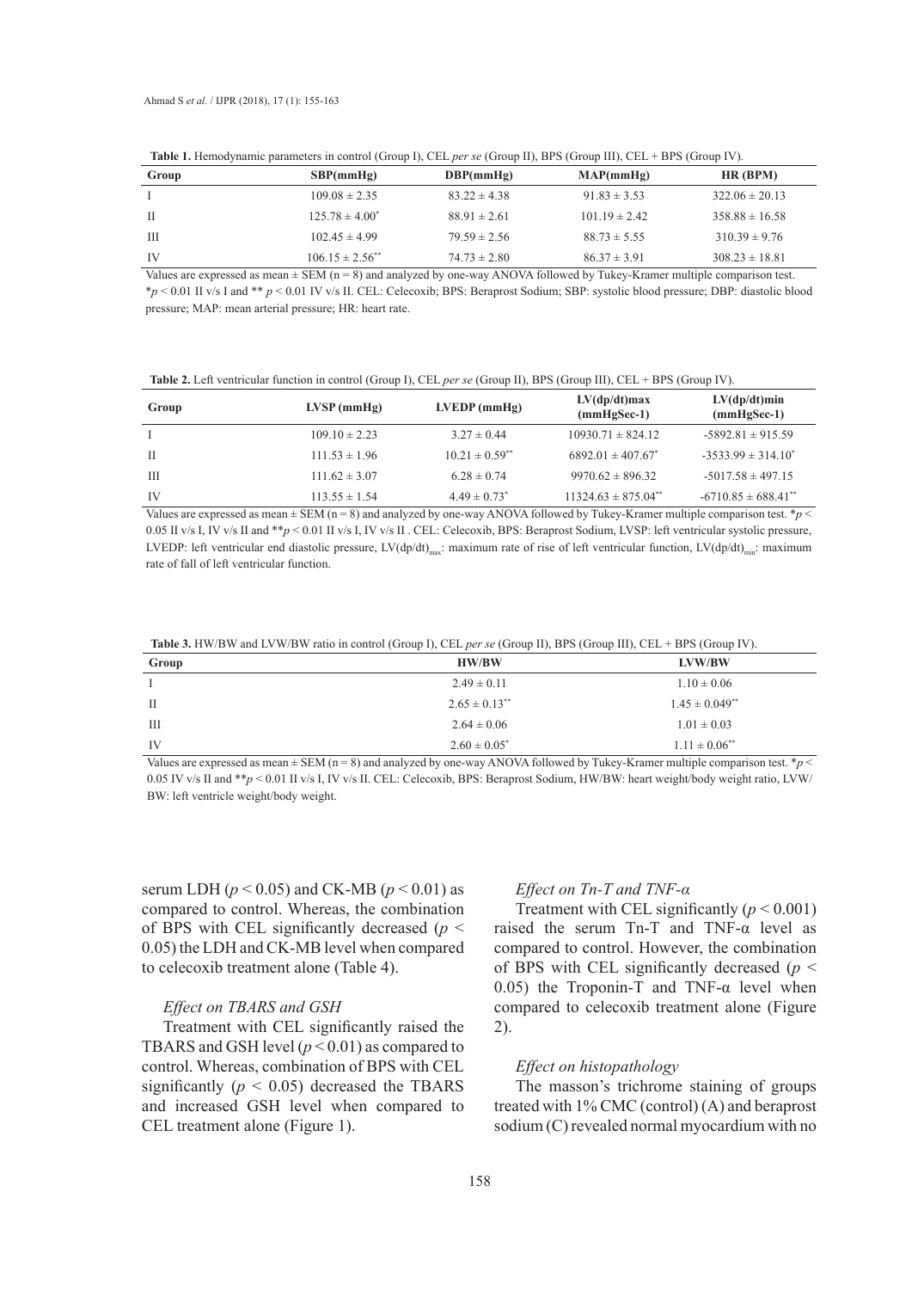**Table 4.** Serum LDH and CK-MB in control (Group I), CEL *per se* (Group II), BPS (Group III), CEL + BPS (Group IV).

|       | $\sqrt{2}$<br>$\overline{\phantom{a}}$ | $\overline{\phantom{a}}$       |
|-------|----------------------------------------|--------------------------------|
| Group | LDH (IU/L)                             | $CK-MB (IU/L)$                 |
|       | $78.30 \pm 4.07$                       | $41.65 \pm 2.87$               |
| П     | $107.47 \pm 5.36^*$                    | $66.17 \pm 4.93$ <sup>**</sup> |
| Ш     | $74.16 \pm 4.5$                        | $43.47 \pm 2.90$               |
| IV    | $81.88 \pm 4.32^*$                     | $46.10 \pm 2.77^*$             |

Values are expressed as mean ± SEM (n = 8) and analyzed by one-way ANOVA followed by Tukey-Kramer multiple comparison test. \**p* < 0.05 II v/s I, IV v/s II and \*\**p* < 0.01 II v/s I CEL: Celecoxib; BPS: Beraprost Sodium; LDH: lactate dehydrogenase; CK-MB: creatine kinase-MB.

collagen deposition. Whereas group treated with celecoxib (B) showed a focal area of collagen deposition. The combination of beraprost sodium with celecoxib (D) revealed normal myocardium with very less collagen deposition. (Figure 3).

#### **Discussion**

Selective COX-2 inhibitors are widely used alone group.<br>Selective COX-2 inhibitors are widely used alone group; LDH: creating in the discussion of the selection of the in the treatment of analgesic, anti-inflammatory, and antithrombotic  $(26)$ , but its higher dose and long term use tightly associated with the myocardial infarction, atherosclerosis, heart failure and stroke (6). Thus, the present study  $\frac{1}{2}$ was designed to investigate the effect of BPS on celecoxib induced cardiac toxicity in Wistar rats.

In our study, hemodynamic parameters were assessed for the better understanding of the celecoxib cardiotoxicity in cardiac biochemical

and functional alterations. Selective COX-2 inhibitors, celecoxib showed slightly remarkable minoriors, eccessib showed signify remarkable<br>
mbination of beraprost sodium increased SBP (7). On the other hand, celecoxib failed to show any significant differences in heart rate, MAP, and DBP. In addition, it was also found that BPS treatment with celecoxib significantly demur the SBP level not heart rate, MAP and DBP when compared with the CEL alone group.

Hypertension is the dire consequence of cardiovascular diseases and strongly allied with the left ventricle hypertrophy, a state in which cardiac ventricle walls become thick along with increased pressure overload induced cardiac abnormality (27). Furthermore, In the present study, celecoxib treatment shot up the LVEDP, In our study, hemodynamic parameters were decrease LV  $(dP/dT)_{max}$  and LV  $(dP/dT)_{min}$ which is an important tool for the diagnosis of celecoxib cardiotoxicity in cardiac biochemical cardiovascular diseases. Whereas, concurrent



Figure 1. (A) Cardiac thio barbituric acid reactive substance (TBARS) level and (B) reduced glutathione (GSH) content activity in normal (Group I), CEL *per se* (Group II), BPS *per se* (Group III), and CEL + BPS (Group IV). Values are expressed as mean  $\pm$  SEM (n = normal (Group 1), CEL *per se* (Group 11), BPS *per se* (Group 11), and CEL + BPS (Group 1v). Values are expressed as mean  $\pm$  SEM (n = 8) and analyzed by one-way ANOVA followed by Tukey-Kramer multiple comparison test. BPS: Beraprost Sodium. glutathione (GSH) content activity in normal (Group I), CEL *per se* (Group II),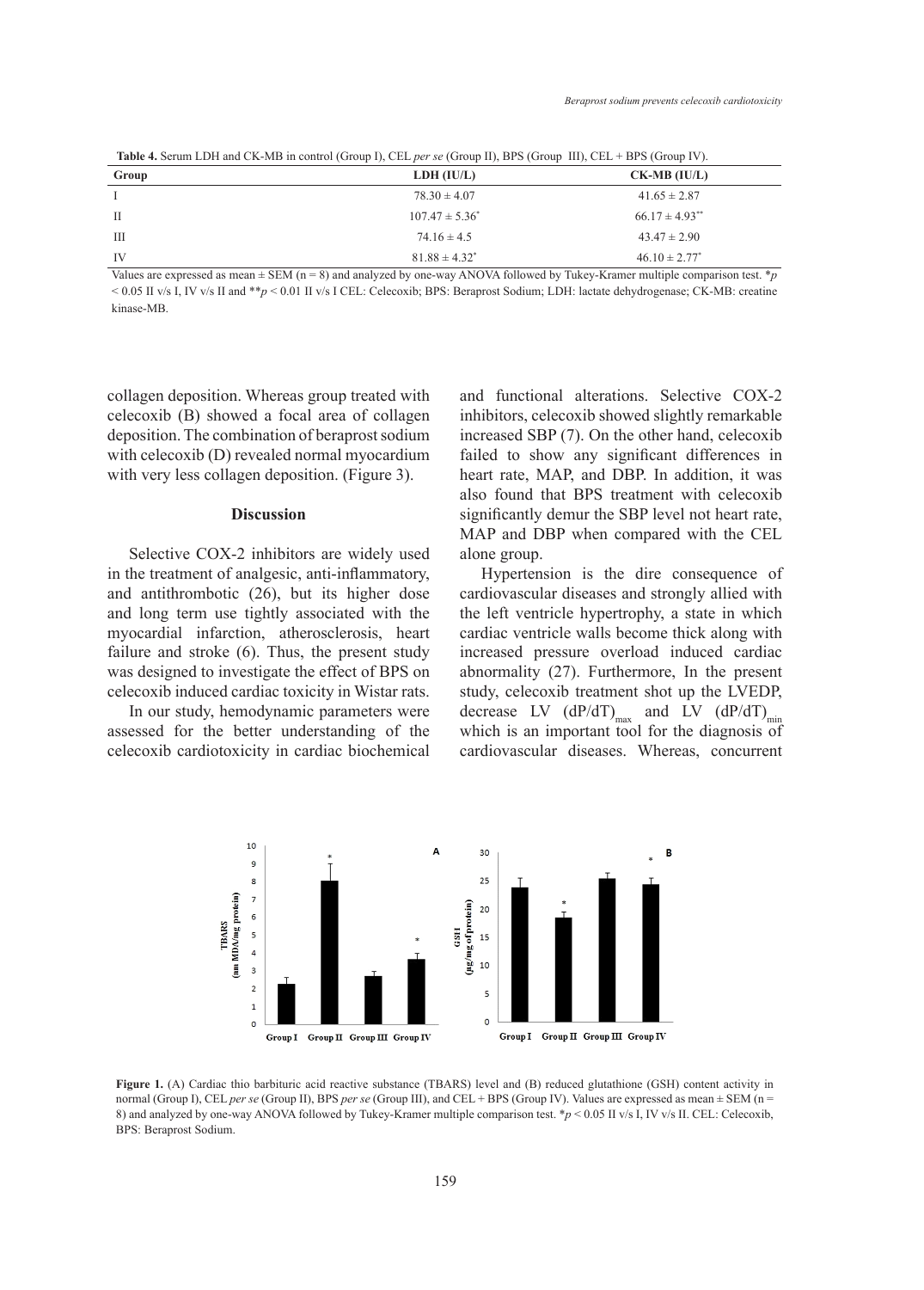

**Figure 2.** (A) Serum Troponin-T (Tn-T) level and (B) Tumur Necrosis Factor-α (TNF- α) content activity in normal (Group I), CEL *per*  se (Group II), BPS per se (Group III), CEL + BPS (Group IV). Values are expressed as mean  $\pm$  SEM (n = 8) and analyzed by one-way ANOVA followed by Tukey-Kramer multiple comparison test.\*p < 0.05 IV v/s II, \*\*\*p < 0.001 II v/s I. CEL: Celecoxib, BPS: Beraprost Sodium.

treatment of BPS with celecoxib significantly inhibit the increased LVEDP as compared to CEL treated groups.

In the present study, we found CEL treatment *Effect on histopathology*  significantly increase the  $HW/BW$  and  $LVW/$  COX-2 inhibitors, celecoxib treated with 1 BW ratio, an important feature of cardiac hypertrophy development (28). Hypertrophy However, treatment of BPS w attributed to increased water content and oedema showed significant rise in cardiac progression in intramuscular spaces, results in necrotic changes and inflammatory cells insult that inhibition of ROS generation (29). However, it has been also found that BPS with celecoxib significantly reduced the  $HW/$ BW and LVW/BW.

Serum CK-MB and LDH is well known diagnostic enzymes marker of myocardial damage. Myocardial cells ruination due to insufficient oxygen supply or glucose, rupture cardiac membrane or make it permeable which leads to enzymes leakage and enters in to blood stream (30). In the current study, it was noticed that serum CK-MB and LDH elevation was observed in the COX-2 inhibitor, celecoxib treatment groups. This enhanced enzymes level in the serum advocate the myocardial membrane permeability deformities of celecoxib administration. Ueno *et al.* (18) reported that BPS defence of the myocardium against injury by suppressing enhanced CK-MB and LDH levels in occlusion/reperfusion injury animal model. Concurrent treatment of BPS with celecoxib attenuates the increased serum CK-

## MB and LDH.

GSH, a non enzymatic antioxidant is important in myocardial protection in response to free radical induced injury (28). Selective COX-2 inhibitors, celecoxib treated rats shows a significant change in the cardiac GSH level. However, treatment of BPS with celecoxib showed significant rise in cardiac GSH level. In line with our finding, Li *et al.* (14) also suggested that inhibition of ROS generation due to BPS could be associated with decreased GSH content in the cardiac tissue.

Lipid peroxidation involves oxidative deterioration of poly-unsaturated fatty acids associated with the abnormal membrane lipid bilayer arrangement and enzymes deactivation during myocardial ischemia (31). Increased TBARS is an important indicator of the ROS generation which might be associated with the oxidative tissue damage (32). These evidences were consistent with our findings. Elevated cardiac TBARS levels were also seen in celecoxib treated groups. BPS significantly decreased the cardiac TBARS levels in CEL that might be due to decreased lipid peroxides formation caused by oxidative stress which was supported by the previous studies (33).

Troponin T (Tn-T) considered as prognostic marker of drugs induced cardiac cell mishap in humans and animals (34). Enhanced troponin levels are important bacon for the increased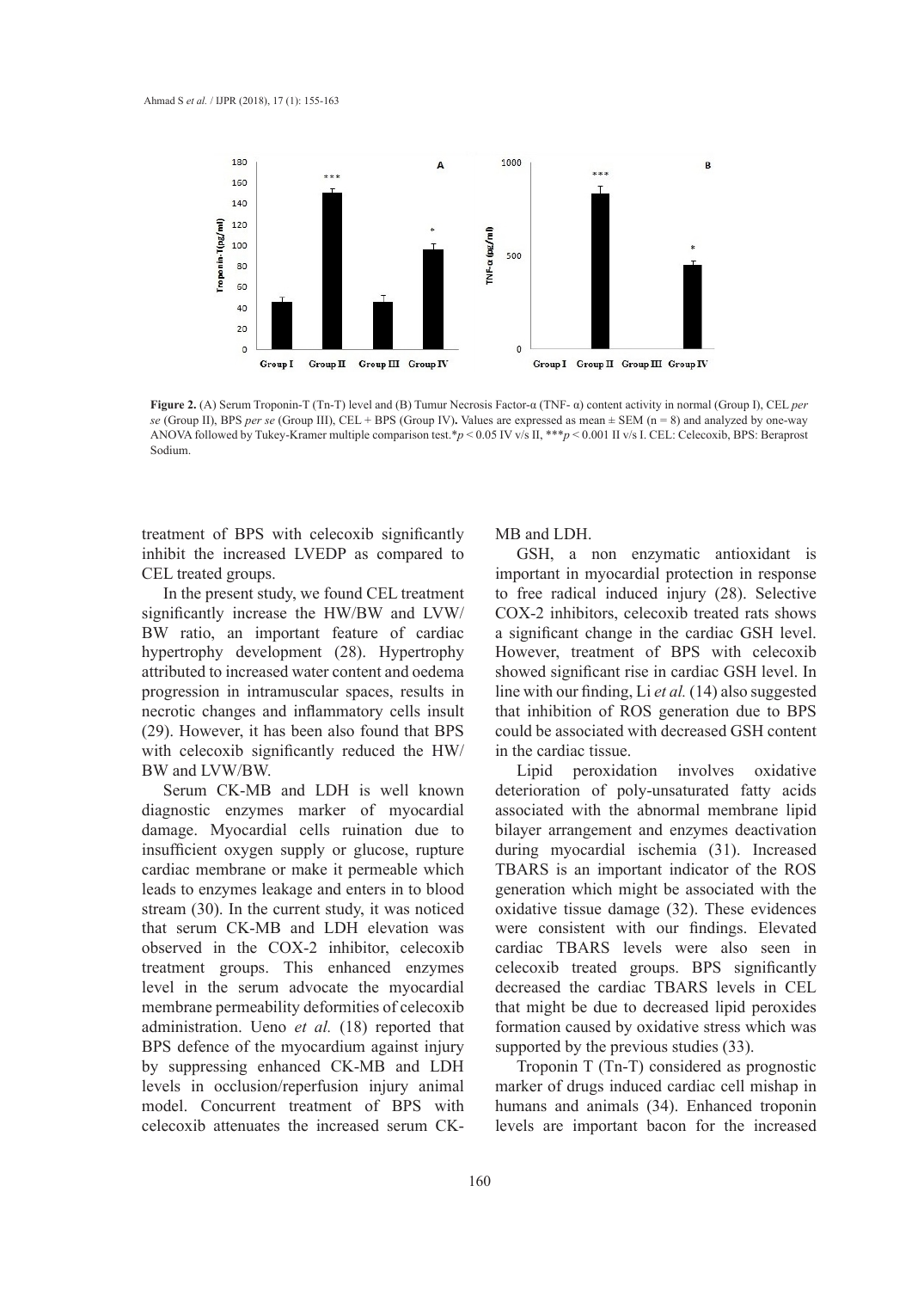

**Figure 3.** Masson's trichrome stained sections of left ventricle in different animal groups. (A) Control (Group I), (B) CEL *per se* (Group II), (C) BPS per se (Group III), (D) CEL+ BPS (Group IV). (Masson's trichrome stained; 100x); CEL: Celecoxib; BPS: Beraprost Sodium. Figures A and C show normal myocardium with no collagen. Figure B shows a focal area of collagen deposition. Figure D shows normal myocardium with very less collagen deposition.

coronary disease, suboptimal coronary flow, diminished left ventricular systolic function and assessment of infarct size in myocardial infarction (35). It has been reported that loss of membrane integrity due to cardiac myocytes injury could be the main reason for the cardiac troponin release in the blood stream (36). In our study, we found significant increase in serum Tn-T levels in CEL induced cardiotoxicity as compared to control rats which is in agreement with the previous findings (37). However, treatment of BPS with celecoxib shows the remarkably decreased Tn-T levels when compared with CEL groups.

TNF-α, a pro-inflammatory cytokines and chemokines serves a key function in apoptosis, necrosis, and cells proliferation (38). In the cardiac tissue TNF-α shows cardiotoxic effect and slows down the contractile function, decreased βadrenergic inotropic response and promotes pro-

ease, suboptimal coronary flow, apoptotic pathways (39). In addition, previous studies supported that oxidative stress is a key It ventition system function and statutes supported that oxidative sitess is a key<br>infarct size in myocardial infarction factor for the exacerbation of pro-inflammatory cytokines (40). In the present study, we observed that celecoxib enhance the serum  $TNF-\alpha$  level in rats. Previous animal study also found that celecoxib treatment increases the TNF- $\alpha$ concentration in the alcohol liver steatosis (41). It is noteworthy that oral treatment of BPS along with celecoxib had a significantly lower serum TNF-α concentration compared to CEL induced cardiotoxicity groups. Several lines of studies revealed that BPS decrease TNF-α level via its anti-inflammatory and anti-apoptotic potency in myocardial tissue (14). Histopathological findings celecoxib shows a focal area of collagen deposition. However, administration of BPS with celecoxib significantly reduces collagen deposition.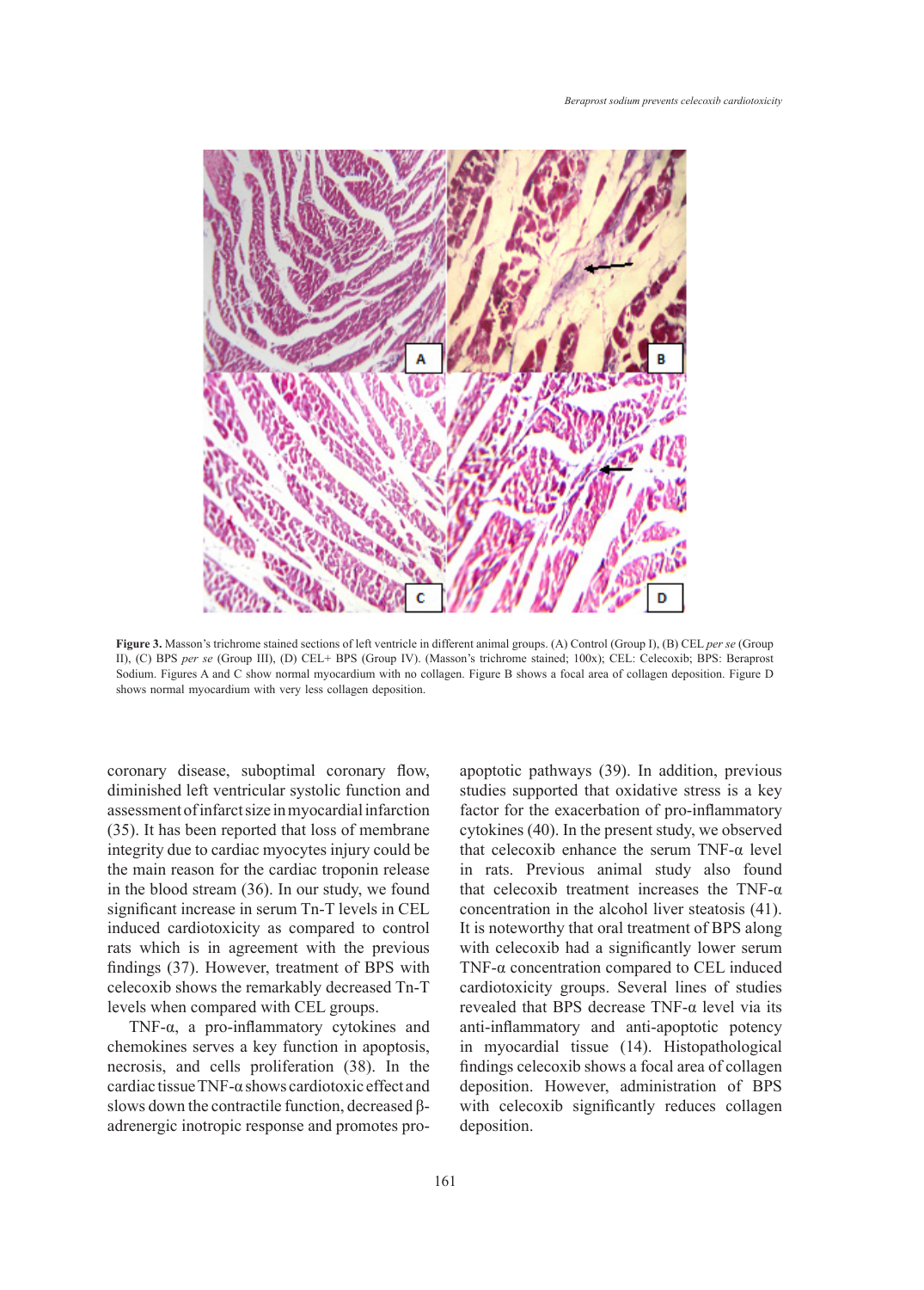In conclusion, the present study confirmed that celecoxib produced cardiotoxicity induced by in rats as evident by the release of myocyte injury markers in serum. Further studies are needed to clarify the precise pathway for the celecoxib induced cardiotoxicity. Moreover, the current study provided experimental suggestion that BPS maintained the antioxidant levels by inhibiting ROS generation and inflammatory cells and also it improved the myocardial events against high dose celecoxib. This investigation could be a scientific support to understand the better therapeutic approach of BPS on cardioprotection against myocardial injury. Therefore, BPS may be a suitable adjunct for those patients already with celecoxib prescription.

## **Acknowledgements**

The authors would like to acknowledge Dr. G.N. Qazi, Vice Chancellor, Dr. Asgar Ali, Dean Faculty of Pharmacy, Dr. Nilanjan Saha, Head, Department of Pharmacology for providing necessary facilities to carry out the study. We also thankful to Aurobindo Pharma Ltd., India to offer celecoxib as a gift sample and lastly to the University Grant Commission (UGC), New Delhi, India for providing JRF to the first author.

## **References**

- (1) Anwar A, Anwar IJ and Delafontaine P. Elevation of cardiovascular risk by non-steroidal anti-inflammatory drugs. *Trends Cardiovasc. Med*. (2015) 25: 726-35.
- (2) Brock TG, McNish RW and Peters-Golden M. Arachidonic acid is preferentially metabolized by cyclooxygenase-2 to prostacyclin and prostaglandin E2*. J. Biol. Chem*. (1999) 274: 11660-6.
- (3) Bombardier C, Laine L, Reicin A, Shapiro D, Burgos-Vargas R, Davis B, Day R, Ferraz MB, Hawkey CJ and Hochberg MC. Comparison of upper gastrointestinal toxicity of rofecoxib and naproxen in patients with rheumatoid arthritis. *N. Engl. J. Med.* (2000) 343: 1520-8.
- (4) Ghosh R, Alajbegovic A and Gomes AV. NSAIDs and cardiovascular diseases: Role of reactive oxygen species. *Oxid. Med. Cell. Longev.* (2015) 2015: 536- 962.
- (5) Caldwell B, Aldington S, Weatherall M, Shirtcliffe P and Beasley R. Risk of cardiovascular events and celecoxib: A systematic review and meta-analysis*. J. R. Soc. Med.* (2006) 99: 132-40.
- (6) Solomon SD, McMurray JJ, Pfeffer MA, Wittes J,

Fowler R, Finn P, Anderson WF, Zauber A, Hawk E and Bertagnolli M. Cardiovascular risk associated with celecoxib in a clinical trial for colorectal adenoma prevention. *N. Engl. J. Med.* (2005) 352: 1071-80.

- Muscará MN, Vergnolle N, Lovren F, Triggle CR, (7) Elliott SN, Asfaha S and Wallace JL. Selective cyclooxygenase-2 inhibition with celecoxib elevates blood pressure and promotes leukocyte adherence. *Br. J. Pharmacol.* (2000) 129: 1423-30.
- Zaitone SA, Moustafa YM, Mosaad SM and El-Orabi (8) NF. Effect of evening primrose oil and omega-3 polyunsaturated fatty acids on the cardiovascular risk of celecoxib in rats. *J. Cardiovasc. Pharmacol*. (2011) 58: 72-9.
- (9) Ohno K, Nagase H, Matsumoto K, Nishiyama H and Nishio S. Stereoselective synthesis of 5, 6, 7-trinor-4, 8-inter-m-phenylene-PGI2 derivatives and their inhibitory activities to human platelet aggregation. *Adv. Prostaglandin Thromboxane Leukot. Res.* (1984) 15: 279-81.
- (10) Akiba T, Miyazaki M and Toda N. Vasodilator actions of TRK-100, a new prostaglandin I2 analogue. *Br. J. Pharmacol.* (1986) 89: 703-11.
- (11) Nishio S, Matsuura H, Kanai N, Fukatsu Y, Hirano T, Nishikawa N, Kameoka K and Umetsu T. The *invitro* and *ex-vivo* antiplatelet effect of TRK-100, a stable prostacyclin analog, in several species. *Jpn. J. Pharmacol.* (1988) 47: 1-10.
- $(12)$  Umetsu T, Murata T, Tanaka Y, Osada E and Nishio S. Antithrombotic effect of TRK-100, a novel, stable PGI<sub>2</sub> analogue. *Jpn. J. Pharmacol.* (1987) 43: 81-90.
- $(13)$  Origasa H, Ikeda Y, Shimada K and Shigematsu H. Oral beraprost sodium as a prostaglandin  $I_2$  analogue for vascular events in patients with peripheral arterial disease: Meta-analysis of two placebo-controlled randomized trials. *Jpn. J. Pharmacoepidemiol*. (2004)  $9.45 - 51$
- $(14)$  Li J, Peng L, Du H, Wang Y, Lu B, Xu Y, Ye X and Shao J. The protective effect of beraprost sodium on diabetic cardiomyopathy through the inhibition of the p38 MAPK signaling pathway in high-fat-induced SD rats. *Int. J. Endocrinol*. (2014) 901437.
- (15) Vicil S and Erdogan S. Beraprost sodium, a prostacyclin (PGI) analogue, ameliorates lipopolysaccharideinduced cellular injury in lung alveolar epithelial cells. *Turk. J. Med. Sci.* (2015) 45: 284-90.
- Lefer AM, Ogletree ML, Smith JB, Silver MJ, Nicolaou (16) KC, Barnette WE and Gasic GP. Prostacyclin: A potentially valuable agent for preserving myocardial tissue in acute myocardial ischemia. *Science* (1978) 200: 52-4.
- Ashkavand Z, Malekinejad H, Amniattalab A, (17) Rezaei-Golmisheh A and Vishwanath BS. Silymarin potentiates the anti-inflammatory effects of Celecoxib on chemically induced osteoarthritis in rats. *Phytomedicine* (2012) 19: 1200-5.
- $(18)$  Ueno Y, Koike H, Annoh S and Nishio S. Effects of beraprost sodium, a prostacyclin analogue, on tail flick response in two models of diabetic-neuropathy in rats